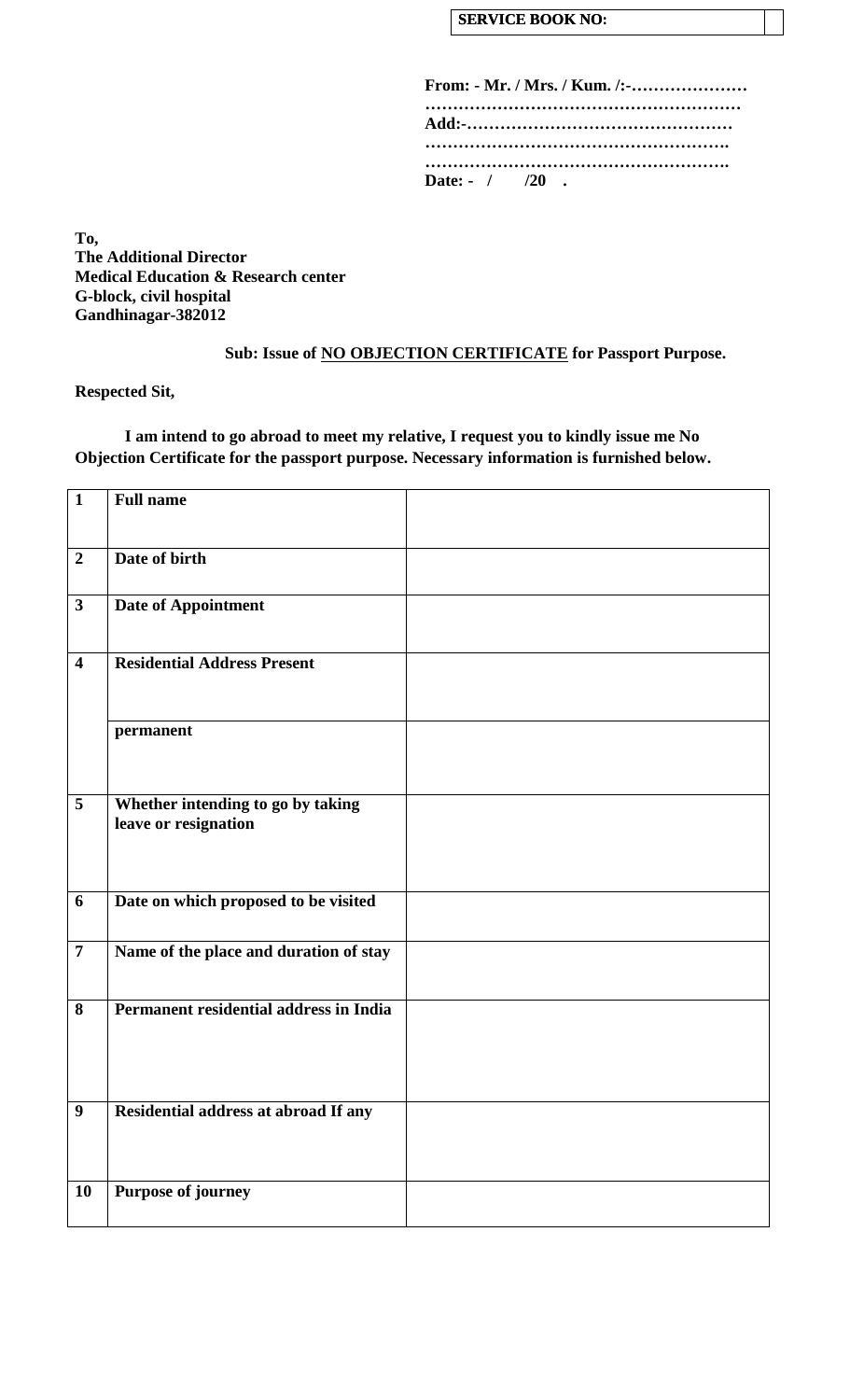| Whether He/she is a bonded           |  |
|--------------------------------------|--|
| candidate or public service          |  |
| commission selected or selected by   |  |
| department selection committee.      |  |
| Whether sponsored by any agency or   |  |
| how you purpose to meet the travel   |  |
| expenses.                            |  |
| Whether conformed or temporary       |  |
|                                      |  |
| Whether applied for passport         |  |
|                                      |  |
| Whether no objection certificate is  |  |
| demanded by passport                 |  |
| authority (Please quote No. and date |  |
| of latter of passport authority)     |  |
|                                      |  |

# **Yours faithfully**

| <b>Signature of applicant</b> |  |
|-------------------------------|--|
| <b>Application full name</b>  |  |

## **-: CERTIFICATE:-**

## **This is to certify that the above information of Mr. /Mrs. /Kum\_\_\_\_\_\_\_\_\_**

**record And found it correct.**

**\_\_\_\_\_\_\_\_\_\_\_\_\_\_\_\_\_\_\_\_\_\_\_\_\_\_\_\_\_\_\_\_\_\_\_\_\_\_\_\_\_\_\_\_\_\_\_have been verified from the office** 

**Place: Ahmedabad Date: - / /20**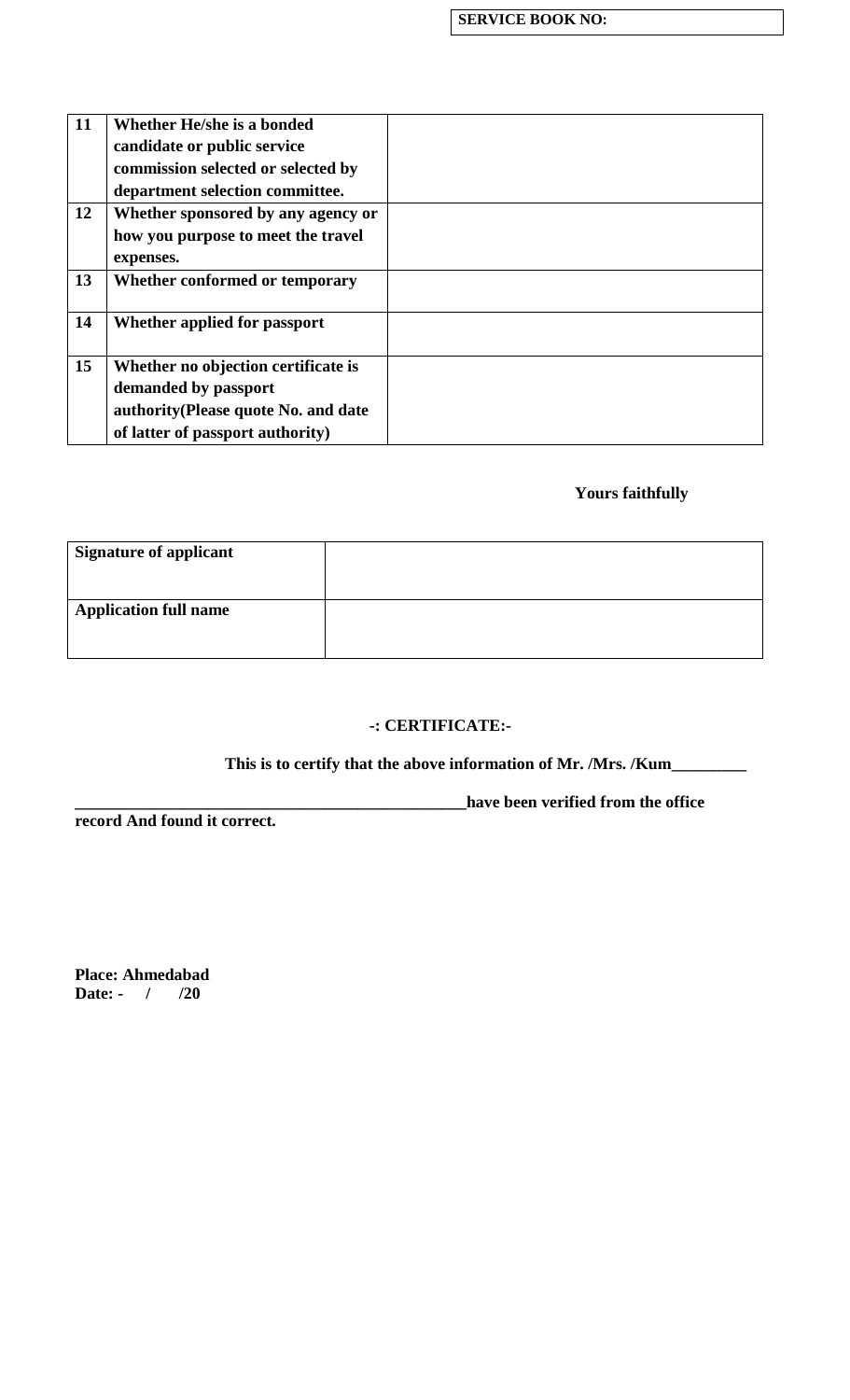#### **-: UNDERTAKING:-**

| 1                       |                                                                                                                                               |
|-------------------------|-----------------------------------------------------------------------------------------------------------------------------------------------|
|                         | here by                                                                                                                                       |
|                         | do under take to pay any amount that be found recoverable from me immediately on<br>receipt of the intimation from the authorities concerned. |
| $\overline{2}$          |                                                                                                                                               |
|                         | here                                                                                                                                          |
|                         | by declare that I have not received Government loan and there is no any Government due<br>outstanding against me.                             |
|                         |                                                                                                                                               |
| 3                       |                                                                                                                                               |
|                         | here<br><u> 2000 - Antonio Alemania, amerikan menyebarkan perangan perangan perangan perangan perangan perangan perangan</u>                  |
|                         | by declare that I have not signed security bond on behalf on any one and that I am not at<br>security risk of any one.                        |
| $\overline{\mathbf{4}}$ |                                                                                                                                               |
|                         | here                                                                                                                                          |
|                         | by declare that I have not accented any bond to serve the Government of Gujarat for                                                           |
|                         | Specified period.                                                                                                                             |
| 5                       |                                                                                                                                               |
|                         | here                                                                                                                                          |
|                         | by declared that I will return India after expiry of my sanctioned leave.                                                                     |

**Place: - Ahmedabad. Dated: / /20**

| <b>Signature of applicant</b> |  |
|-------------------------------|--|
| <b>Application full name</b>  |  |

**The above undertaking by signed in the present of following to gazetted officer.**

**Full Name and Designation Signature with office seal**

**(1)\_\_\_\_\_\_\_\_\_\_\_\_\_\_\_\_\_\_\_\_\_\_\_\_\_\_ \_\_\_\_\_\_\_\_\_\_\_\_\_\_\_\_\_\_\_\_\_\_\_\_\_\_\_\_\_\_\_**

 **\_\_\_\_\_\_\_\_\_\_\_\_\_\_\_\_\_\_\_\_\_\_\_\_\_\_\_**

**(2)\_\_\_\_\_\_\_\_\_\_\_\_\_\_\_\_\_\_\_\_\_\_\_\_\_\_ \_\_\_\_\_\_\_\_\_\_\_\_\_\_\_\_\_\_\_\_\_\_\_\_\_\_\_\_\_\_\_\_**

**\_\_\_\_\_\_\_\_\_\_\_\_\_\_\_\_\_\_\_\_\_\_\_\_\_\_\_\_**

**\_\_\_\_\_\_\_\_\_\_\_\_\_\_\_\_\_\_\_\_\_\_\_\_\_\_\_\_**

**\_\_\_\_\_\_\_\_\_\_\_\_\_\_\_\_\_\_\_\_\_\_\_\_\_\_\_\_**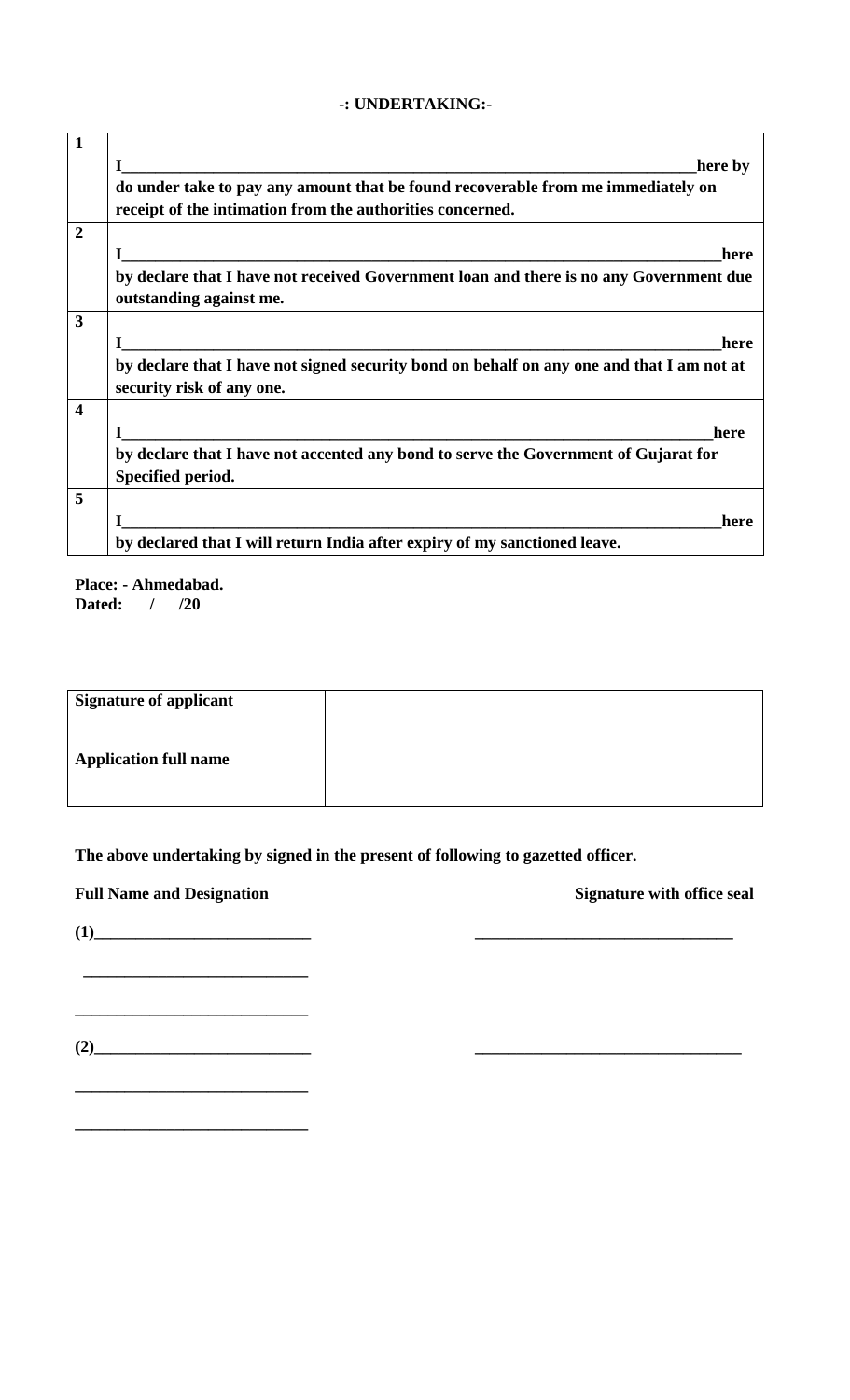## **GOVERNMENT OF INDIA MINISTRY OF EXTERNAL AFFAIRS CPV DIVISION, DELHI ANNEXURE'I' AFFIDAVIT**

**(To be executed on appropriate non-judicial stamp paper and attested by a Notary public)**

**(One original and self –attested photocopy)**

| I, name                           | Son of                                                                            |              | residing                                 |
|-----------------------------------|-----------------------------------------------------------------------------------|--------------|------------------------------------------|
| At                                | Date of                                                                           | <b>Birth</b> | being an applicant for issue of passport |
| does here by                      |                                                                                   |              |                                          |
| $\mathsf{C}$ . I are $\mathsf{C}$ | $\blacksquare$ . The set of the set of $\blacksquare$ . The set of $\blacksquare$ |              |                                          |

**Solemnly affirm and state as follows:**

**1. That the names of my parents and spouse are as follows:**

- **(I) Father**
- **(II) Mother**
- **(III) Wife/Husband**

**2. That I am continuously resident at the above mentioned address From\_\_\_\_\_\_\_\_\_\_\_\_\_\_**

**3. That I am citizen of India by birth/descent/registration/naturalization and that I have neither acquired the citizenship of another country nor have surrendered or been terminated/deprived of my citizenship of India.**

**4.That I have not, at any time during the period of five years immediately preceding the date of this affidavit, been convicted by any court in India for any offence involving moral turpitude and sentenced in respect thereof to imprisonment for not less than two years;**

**5. That no proceedings in respect of any criminal offence alleged to have been committed by me are pending before any criminal court in India;**

**6. That no warrant or summons for my appearance, and no warrant for my arrest, has been issued by a court under any law for the time being in force, and that my departure from India has not been prohibited by order of any such court;**

**7. That I have never been repatriated from abroad back to India at the expense of Government of India/I was repatriated from abroad back to India at the expense of Government of India, but reimbursed expenditure incurred in connection with such repatriation.**

**8. That I will not engage outside India in activities prejudicial to the sovereignty and integrity of India.**

**9. That my departure from India will not be detrimental to the security of India.**

**10. That my presence outside India will not prejudice the friendly relations of India with any foreign country.**

## **DEPONENT**

# **VERIFICATION**

**Verified on….. (date) at …………. (Place) that the contents of the above mentioned affidavit are true and correct and nothing material has been concealed.**

## **DEPONENT**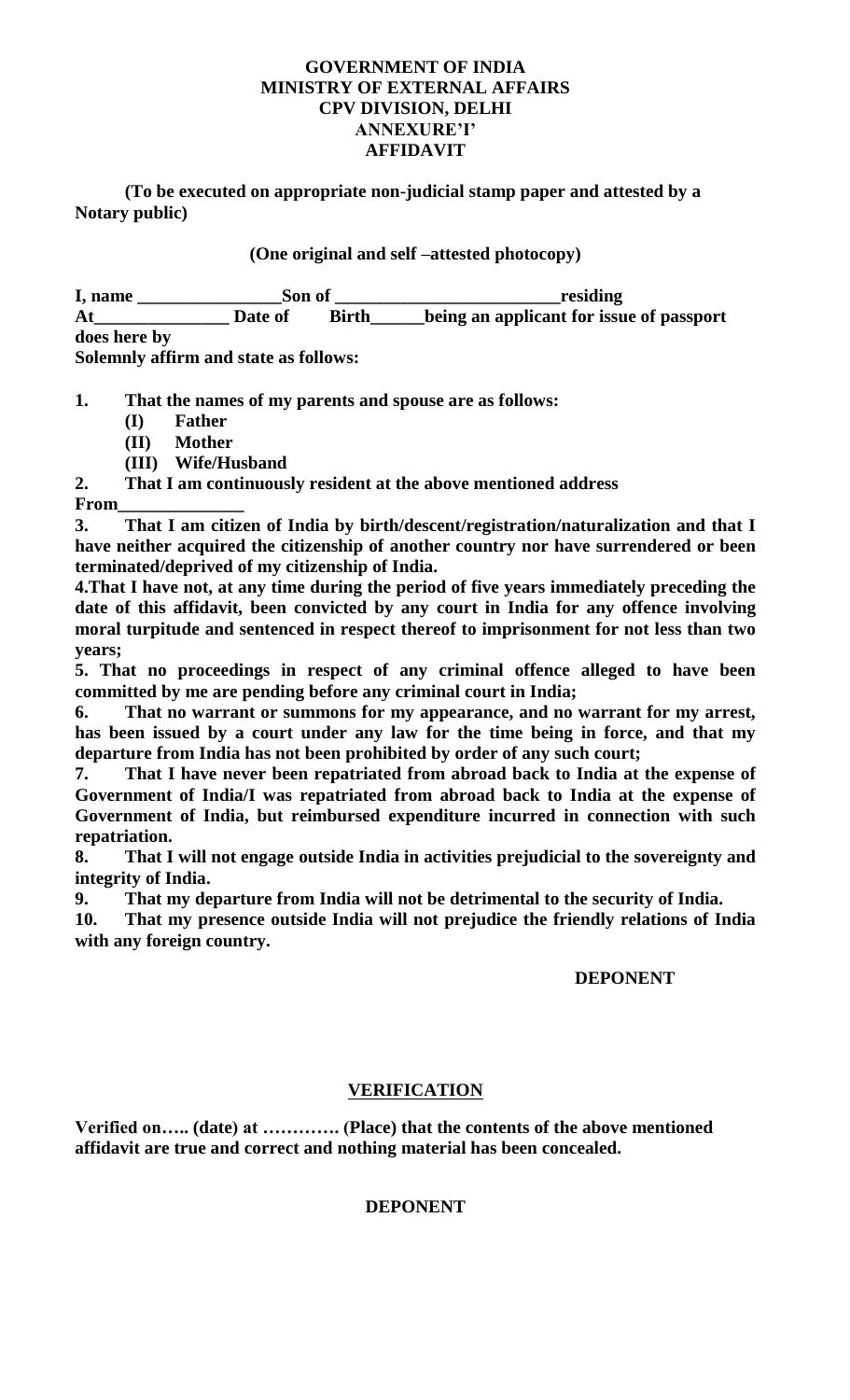## **GOVERNMENT OF INDIA MINISTRY OF EXTERNAL AFFAIRS C PV DIVISION, DELHI**

#### **ANNEXURE 'B'**

#### **ALL CENTRAL GOVERNMENT EMPLOYEES STATE GOVERNMENT EMPLOYEES, EMPLOYEES OF STATUTORY BODIES AND PUBLIC SECTOR UNDERTAKINGS ANDTHEIR DEPENDENT FAMILY MEMBERS ARE REQUIRED TO PRODUCE AN IDENTITY CERTIFICATE (STRIKE OUT PORTION NOT APPLICABLE)**

**(To be given in Duplicate on Original Stationery)**

|               |    |    | Certified that SHRI/SHRIMATI/KUM                                                     |                    |                  |           |             |          |           |                                         |
|---------------|----|----|--------------------------------------------------------------------------------------|--------------------|------------------|-----------|-------------|----------|-----------|-----------------------------------------|
| Son/Wife      | of |    |                                                                                      |                    |                  | <i>is</i> |             |          |           | a temporary/permanent                   |
| employee      |    | of | this                                                                                 | <b>B.J.Medical</b> |                  |           |             | College, |           | Ahmedabad                               |
| from          |    | to |                                                                                      |                    |                  |           |             |          |           | and is at presents holding the post     |
| $\mathbf{of}$ |    |    | in                                                                                   |                    |                  |           | <b>Shri</b> |          | /Smt.     | /Miss                                   |
| /Mst          |    |    | <i>is/are</i>                                                                        | a                  | dependent family |           |             |          | member(s) | of                                      |
| Shri/Smt.     |    |    |                                                                                      |                    |                  |           |             |          |           | and his/her identity is certified. This |
|               |    |    | Ministry/Department/Organization has no objection to his/her acquiring Indian        |                    |                  |           |             |          |           |                                         |
|               |    |    | Passport. The undersigned is duly authorized to sign this Identity Certificate. I    |                    |                  |           |             |          |           |                                         |
|               |    |    | have read the provisions of Section 6(2) of the Passports Act, 1967 and certify that |                    |                  |           |             |          |           |                                         |
|               |    |    | these are not attracted in case of this applicant. I recommend issue of an Indian    |                    |                  |           |             |          |           |                                         |
|               |    |    | Passport to him/her. It is certified that this organization is a central / State     |                    |                  |           |             |          |           |                                         |
|               |    |    | Government / Public Sector / undertaking / statutory body. The Identity Card         |                    |                  |           |             |          |           |                                         |
| <b>Number</b> |    |    |                                                                                      |                    |                  |           |             |          |           | <b>of</b>                               |
| Shri/Smt.Dr.  |    |    |                                                                                      |                    | is               |           |             |          |           |                                         |

**Office of the Dean, B.J.Medical College, Ahmedabad, Dean Date:-\_\_\_\_\_\_\_\_\_\_\_\_\_\_\_\_\_\_\_\_ B.J.Medical College, No. Ahmedabad**

**Ref.No.No:Class-I/ /20 Name, Designation, address**

Applicants Photo to be Attested by **Certifying** Authority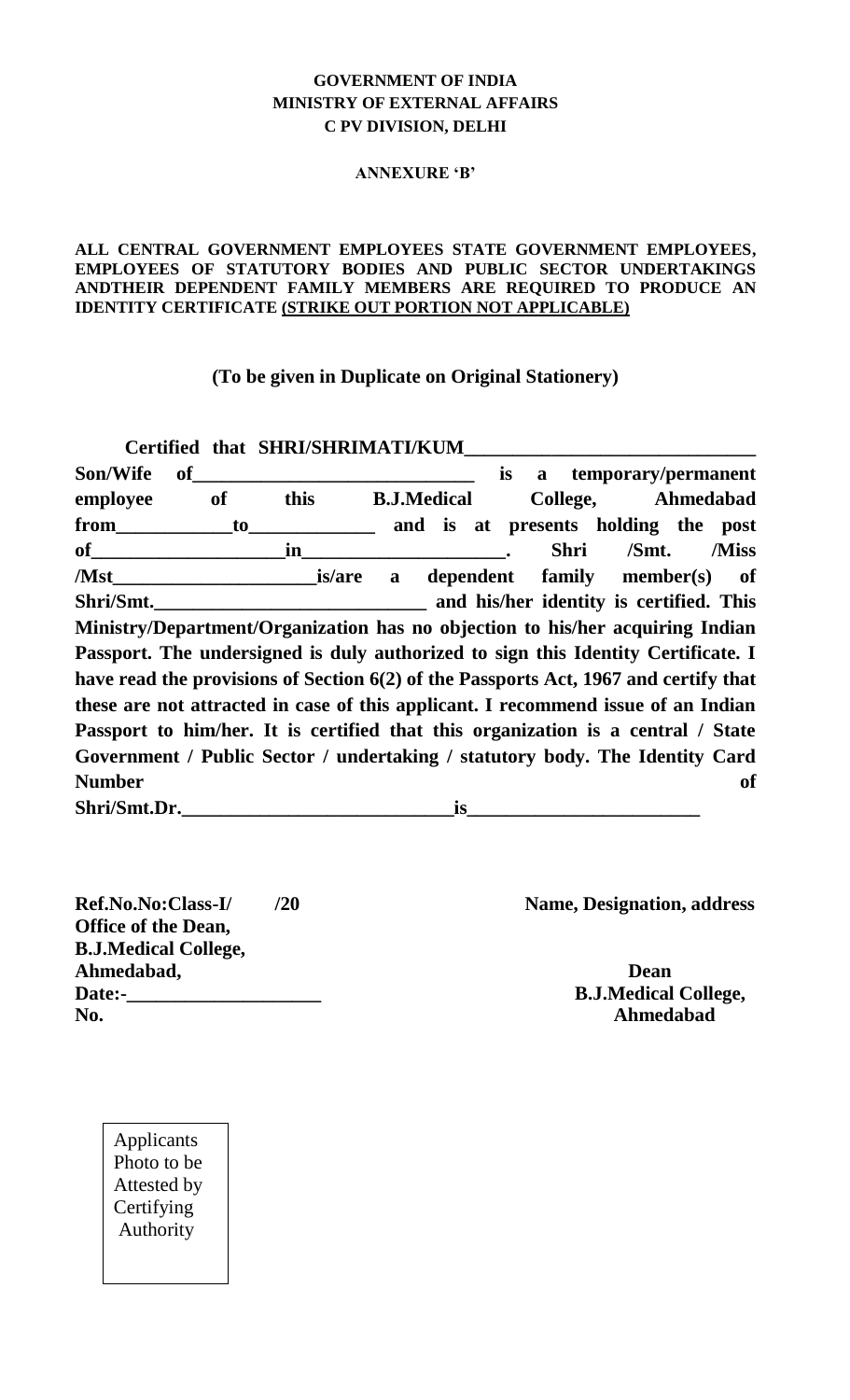# **-:**બાહેંધરી ખત:-

| ર્બોન્ડ પર જામીનગીરી આપેલ છે.જે અંગે અમે આથી સરકાર શ્રીને લેખિતમાં બાહેંધરી આપીએ છીએ      |  |
|-------------------------------------------------------------------------------------------|--|
|                                                                                           |  |
| ગયા બાદ જે નિયત સમય દરમ્યાન તેમની ફરજ પર નહિ આવે તો તેઓનું ભારત ખાતેનું કાયમી             |  |
| સરનામું તથા પરદેશના રહેણાકના સરનામાની વિગતો સરકારશ્રી માંગે ત્યારે પૂરી પાડવા બંધાયેલ છે. |  |
|                                                                                           |  |
| સ્થળની માહિતી પૂરી પાડવામાં જો અમો સક્ષમ ન બનીએ કે પુરી ન પાડીએ ત્યાં સુધી અમારાપગાર      |  |
| અને ભથ્થા અટકાવવા સરકારશ્રીને અમે આથી લેખિત સહમતી આપીએ છીએ .                              |  |

| તારીખઃ- |                   | બાહેંધરી આપનાર અધિકારીઓની સહી |                   |  |  |  |
|---------|-------------------|-------------------------------|-------------------|--|--|--|
| ۹.      | નામ:-             | ۹.                            | નામ:-             |  |  |  |
|         | હ્રોદ્દો:-        |                               | હોદ્દો:-          |  |  |  |
|         | સ્થાનિક સરનામું:- |                               | સ્થાનિક સરનામું:- |  |  |  |
|         | કાચમી સરનામું :-  |                               | કાચમી સરનામું :-  |  |  |  |
| २.      | નામ:-             | २.                            | નામ:-             |  |  |  |
|         | હ્રોદ્દો:-        |                               | હોદ્દો:-          |  |  |  |
|         | સ્થાનિક સરનામું:- |                               | સ્થાનિક સરનામું:- |  |  |  |
|         | કાચમી સરનામું :-  |                               | કાચમી સરનામું :-  |  |  |  |